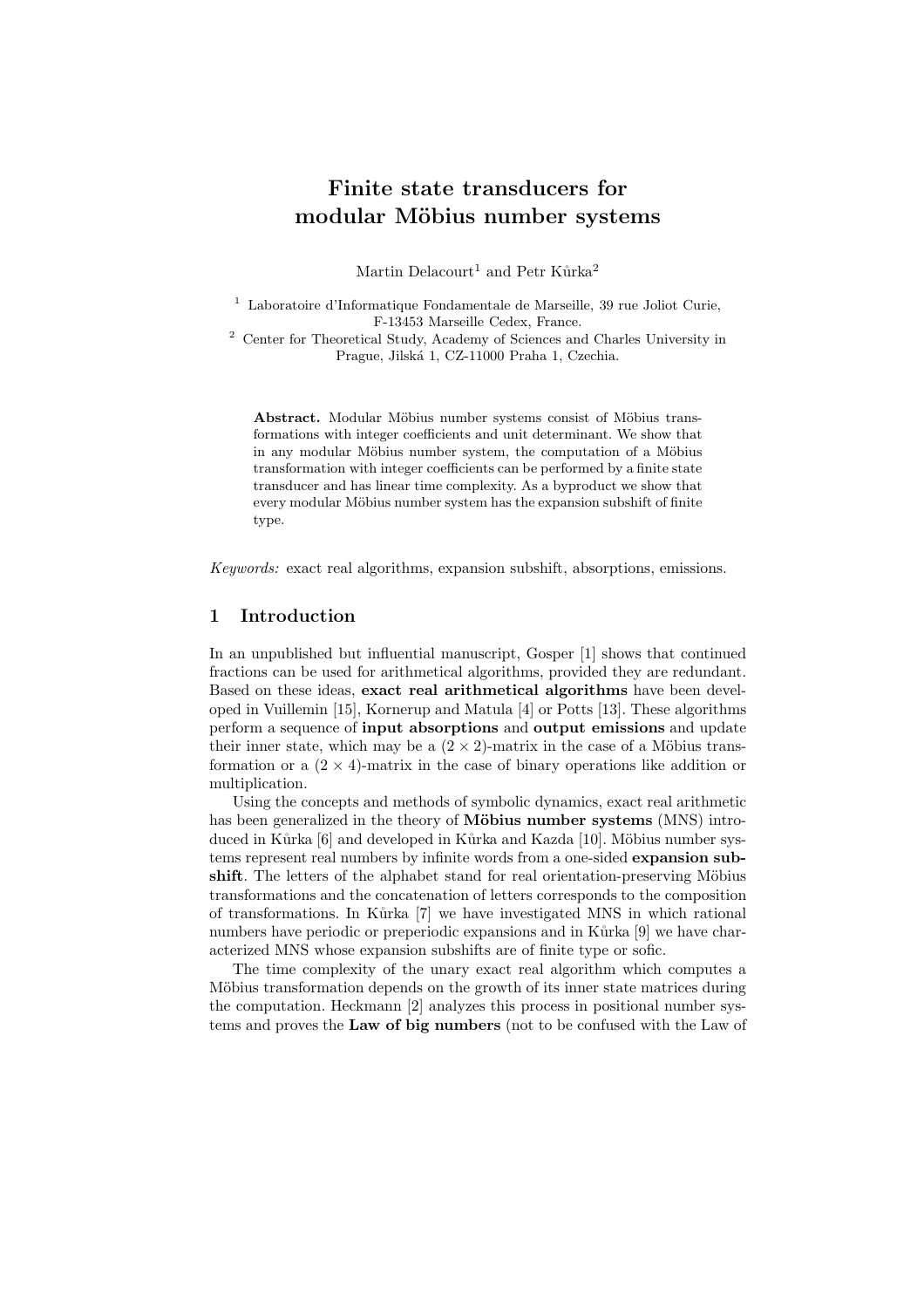large numbers), saying that the norm of the state matrix after n absorptions or emissions is at least of the order  $r^{n/2}$  for r-ary positional systems. This implies that the bit size of the state matrices grows at least linearly, and arithmetical operations have quadratic time complexity. In Kurka [8] we have shown that in a general MNS the growth of the state matrices can be slower and we conjectured that the state matrices can even remain bounded. In the present paper we show that this is the case for modular MNS, i.e., MNS whose transformations have integer coefficients and unit determinant. It follows that the unary algorithm can be realized by a finite state transducer and has linear time complexity. This generalizes the results of Raney  $[14]$  and complements the results of Konečný  $[3]$ , who proves (in a slightly different context), that the only differentiable functions computable by finite state transducers are Möbius transformations.

## 2 Möbius transformations

The **extended real line**  $\overline{\mathbb{R}} = \mathbb{R} \cup {\infty}$  can be regarded as a projective space, i.e., the space of one-dimensional subspaces of the two-dimensional vector space. On  $\overline{\mathbb{R}}$  we have **homogeneous coordinates**  $x = (x_0, x_1) \in \mathbb{R}^2 \setminus \{(0, 0)\}$  with equality  $x = y$  iff  $\det(x, y) = x_0y_1 - x_1y_0 = 0$ . We regard  $x \in \mathbb{R}$  as a column vector, and write it usually as  $x = \frac{x_0}{x_1} = x_0/x_1$ , for example  $\infty = 1/0$ . The stereographic projection  $h(z) = (iz + 1)/(z + i)$  maps  $\overline{R}$  to the unit circle  $\partial \mathbb{D} = \{z \in \mathbb{C} : |z| = 1\}$  in the complex plane, and the upper half-plane  $\mathbb{U} = \{z \in \mathbb{C} : \Im(z) > 0\}$  conformally to the unit disc  $\mathbb{D} = \{z \in \mathbb{C} : |z| < 1\}.$ A real orientation-preserving Möbius transformation  $(MT)$  is a self-

map of  $\overline{\mathbb{R}}$  of the form

$$
M_{(a,b,c,d)}(x) = \frac{ax+b}{cx+d} = \frac{ax_0+bx_1}{cx_0+dx_1},
$$

where  $a, b, c, d \in \mathbb{R}$  and  $\det(M_{(a,b,c,d)}) = ad - bc > 0$ . Möbius transformations form a group and act also on the upper half-plane U: If  $z \in \mathbb{U}$  then  $M(z) \in \mathbb{U}$ as well. On  $\overline{\mathbb{D}} := \mathbb{D} \cup \partial \mathbb{D}$  we get **disc Möbius transformations** defined by  $\widehat{M}_{(a,b,c,d)}(z) = \mathbf{h} \circ M_{(a,b,c,d)} \circ \mathbf{h}^{-1}(z) = (\alpha z + \beta)/(\overline{\beta}z + \overline{\alpha}), \text{ where } \alpha = (a+d) +$  $(b-c)i, \beta = (b+c)+(a-d)i$ . The circle derivation of  $M = M_{(a,b,c,d)}$  at  $x \in \overline{\mathbb{R}}$ is defined by

$$
M^{\bullet}(x) = |\widehat{M}'(\mathbf{h}(x))| = \frac{(ad - bc) \cdot (x_0^2 + x_1^2)}{(ax_0 + bx_1)^2 + (cx_0 + dx_1)^2} = \frac{\det(M) \cdot ||x||^2}{||M(x)||^2}.
$$

The expansion interval of an MT is  $\mathbf{V}(M) = \{x \in \mathbb{R} : (M^{-1})^{\bullet}(x) > 1\}$ . If  $M = R_{\alpha} = M_{(\cos \frac{\alpha}{2}, \sin \frac{\alpha}{2}, -\sin \frac{\alpha}{2}, \cos \frac{\alpha}{2})}$  is a rotation, then  $M^{\bullet}(x) = 1$  and  $V(M)$  is empty. Otherwise  $\mathbf{\tilde{V}}(\tilde{M})$  is a proper set interval.

#### 3 Intervals

A set interval is an open connected subset of  $\overline{\mathbb{R}}$ . A proper set interval is a nonempty set interval properly included in  $\overline{\mathbb{R}}$ . We represent proper set intervals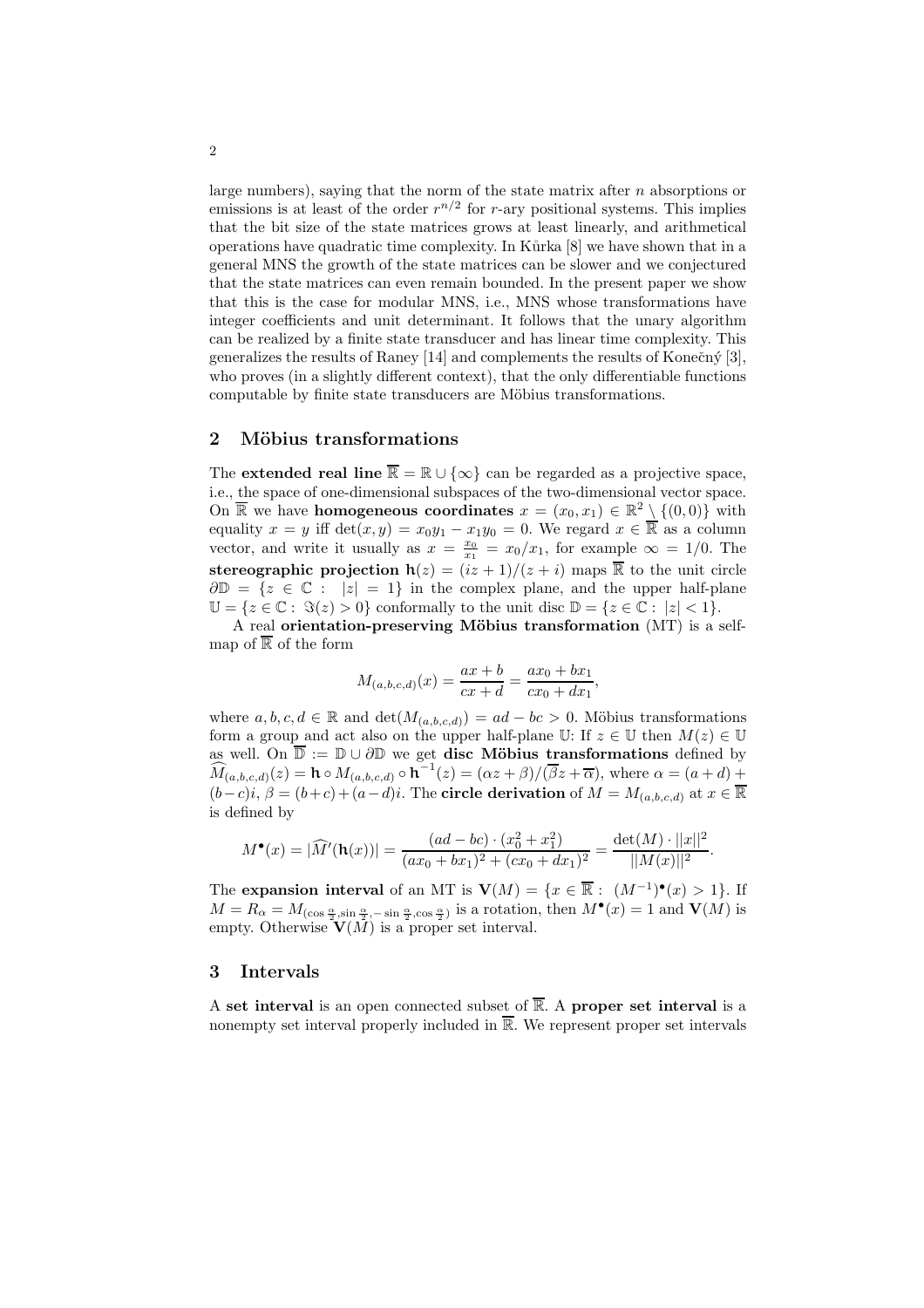by  $(2 \times 2)$ -matrices whose columns are their left and right endpoints. The stereographic projection applied to  $x = \frac{r \sin \alpha}{r \cos \alpha} \in \overline{\mathbb{R}}$  gives  $\mathbf{h}(x) = \sin 2\alpha - i \cos 2\alpha =$  $e^{i(2\alpha - \frac{\pi}{2})}$ , so it doubles the angles. Matrices with columns  $x = \frac{r \sin \alpha}{r \cos \alpha}$ ,  $y = \frac{s \sin \beta}{s \cos \beta}$ <br>where  $0 \le \alpha < 2\pi$ ,  $\alpha < \beta < \alpha + \pi$  therefore represent all proper intervals. Since  $\det(x, y) = rs \sin(\alpha - \beta) < 0$ , we define matrix intervals as  $(2 \times 2)$ -matrices with negative determinant and write them as pairs  $I = (\frac{x_0}{x_1}, \frac{y_0}{y_1})$  of their left and right endpoints  $\mathbf{l}(I) = \frac{x_0}{x_1}$ ,  $\mathbf{r}(I) = \frac{y_0}{y_1}$ . The set of **matrix intervals** is therefore

$$
\mathbb{I}(\mathbb{R}) = \{ (\frac{x_0}{x_1}, \frac{y_0}{y_1}) \in \text{GL}(\mathbb{R}, 2) : x_0 y_1 - x_1 y_0 < 0 \}.
$$

We define the **size** and the **length** of an interval  $(x, y)$  by

$$
sz(x, y) = \frac{x_0 y_0 + x_1 y_1}{x_0 y_1 - x_1 y_0} = \frac{x \cdot y}{\det(x, y)},
$$

$$
|(x, y)| = \frac{1}{2} + \frac{1}{\pi} \arctan sz(x, y).
$$

For  $x = \frac{r \sin \alpha}{r \cos \alpha}$ ,  $y = \frac{s \sin \beta}{s \cos \beta}$  we get  $s z(x, y) = -\cot(\beta - \alpha) = \tan(\beta - \alpha - \frac{\pi}{2})$ , so  $|(x, y)| = (\beta - \alpha)/\pi$ , provided  $0 < \beta - \alpha < \pi$ . The length  $|I| \in (0, 1)$  of I is an increasing function of the size  $sz(I) \in (-\infty, +\infty)$  of I. A matrix interval  $I = (x, y)$  defines an open set interval by  $z \in I \Leftrightarrow \det(x, z) \cdot \det(z, y) > 0$ , and a closed set interval  $z \in \overline{I} \Leftrightarrow \det(x, z) \cdot \det(z, y) \ge 0$ . If  $I = (\frac{r \sin \alpha}{r \cos \alpha}, \frac{s \sin \beta}{s \cos \beta})$ , then  $z = \frac{t \sin \gamma}{t \cos \gamma} \in I$  iff either  $\alpha < \gamma < \beta$  or  $\alpha + \pi < \gamma < \beta + \pi$ . If I, J are intervals, then  $I \subseteq J$  iff  $\mathsf{I}(I) \in \overline{J}$  and  $\mathsf{r}(I) \in \overline{J}$ . In this case  $\mathrm{sz}(I) \leq \mathrm{sz}(J)$ . When we transform intervals, we work with the matrix representations of MT rather than with the transformations themselves. Möbius transformations are represented by matrices

$$
\mathbb{M}(\mathbb{R}) = \{M_{(a,b,c,d)} \in \mathrm{GL}(\mathbb{R},2): ad-bc > 0\}
$$

which act on vectors  $x \in \mathbb{R}^2$  by  $x \mapsto Mx$ . Two matrices represent the same MT if one is a nonzero multiple of the other and the matrix multiplication corresponds to the composition of MT. If  $M \in M(\mathbb{R})$  and  $I \in \mathbb{I}(\mathbb{R})$ , then MI is the interval which represents the M-image of the set interval of I.

### 4 Rational intervals

Denote by Z the set of integers and by  $\overline{\mathbb{Q}} = \{x \in \mathbb{Z}^2 \setminus \{\frac{0}{0}\} : \text{gcd}(x) = 1\}$  the set of (homogeneous coordinates of) rational numbers which we understand as a subset of  $\overline{\mathbb{R}}$ . Here  $gcd(x)$  is the greatest common divisor of  $x_0$  and  $x_1$ . The norm of a vector  $x \in \overline{\mathbb{Q}}$  is  $||x|| = \sqrt{x_0^2 + x_1^2}$ . Denote by

$$
\mathbb{M}(\mathbb{Z}) = \{ M \in \text{GL}(\mathbb{Z}, 2) : \gcd(M) = 1, \, \det(M) > 0 \},
$$
\n
$$
\mathbb{I}(\mathbb{Z}) = \{ I \in \text{GL}(\mathbb{Z}, 2) : \gcd(I) = 1, \, \det(I) < 0 \}.
$$

The norm of a matrix  $M_{(a,b,c,d)} \in GL(\mathbb{Z}, 2)$  is  $||M|| = \sqrt{a^2 + b^2 + c^2 + d^2}$ . We have  $||MN|| \le ||M|| \cdot ||N||$  for  $M, N \in M(\mathbb{Z})$ .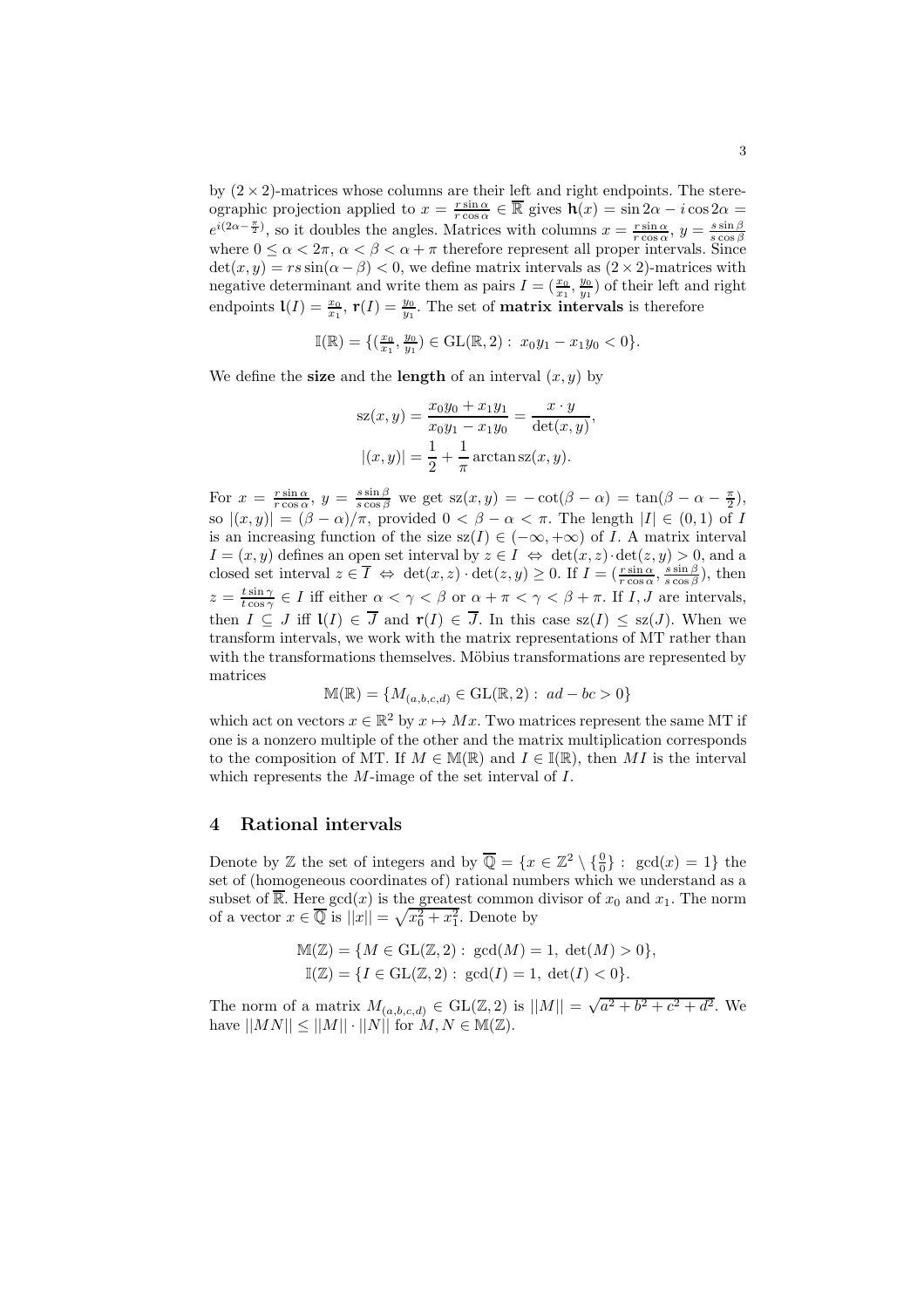**Lemma 1** If  $I \in \mathbb{I}(\mathbb{Z})$  is an interval, then

$$
\sqrt{2\cdot|\det(I)\cdot\mathsf{sz}(I)|}\leq ||I||\leq 2\cdot|\det(I)|\cdot\max\{|\mathsf{sz}(I)|,1\}.
$$

*Proof.* Let  $I = \left(\frac{a}{c}, \frac{b}{d}\right)$ . Then  $2 \cdot |\det(I) \cdot \text{sz}(I)| = 2|ab + cd| \leq ||I||^2$ , and we get the first inequality. To prove the second inequality, we show that in all cases max $\{|a|, |b|, |c|, |d|\} \leq |\det(I)| \cdot \max\{|sz(I)|, 1\}$ . If  $a = 0$  or  $d = 0$  then  $0 \neq |bc| = |\det(I)|$  and  $|\det(I) \cdot sz(I)|$  is either |cd| or |ab| and the claim is satisfied. If  $b = 0$  or  $c = 0$  then  $0 \neq |ad| = |\det(I)|$  and  $|\det(I) \cdot sz(I)|$  is either |cd| or |ab| and the claim is satisfied. If  $sgn(ab) \cdot sgn(cd) > 0$  then

$$
|a| \cdot |b| + |c| \cdot |d| = |ab + cd| = |sz(I) \cdot det(I)|,
$$

and the claim is satisfied. If  $sgn(ab) \cdot sgn(cd) < 0$  then  $sgn(ad) \cdot sgn(bc) =$  $sgn(abcd) = sgn(ab) \cdot sgn(cd) < 0$  and  $|a| \cdot |d| + |b| \cdot |c| = |ad - bc| = |\det(I)|$ , so the claim is satisfied the claim is satisfied. ⊓⊔

**Lemma 2** If  $I \in \mathbb{I}(\mathbb{Z})$ ,  $sz(I) < 0$  and  $x \in I \cap \overline{\mathbb{Q}}$ , then  $||I|| \leq \sqrt{5} \cdot ||x|| \cdot |\det(I)|$ and  $|sz(I)| \leq \frac{5}{2} ||x||^2 \cdot |\det(I)|$ .

*Proof.* Let  $x = \frac{p}{q} \in I = (\frac{a}{c}, \frac{b}{d})$ , and set  $\alpha = -\det(\frac{a}{c}, \frac{p}{q}) = pc - aq$ ,  $\beta =$  $-\det(\frac{p}{q}, \frac{b}{d}) = qb - pd$ , so sgn $(\alpha \cdot \beta) > 0$ . Replacing x by  $\frac{-p}{-q}$  if necessary, we can assume that  $\alpha > 0$  and  $\beta > 0$ . Since  $sz(I) < 0$  and  $sz(\frac{0}{1}, \frac{1}{0}) = 0$ , either  $0 \notin I$ or  $\infty \notin I$ . Assume first  $\infty \notin I$ , so  $cd = -\det(\frac{a}{c}, \frac{1}{0}) \cdot \det(\frac{1}{0}, \frac{b}{d}) \geq 0$ . Since  $q \neq 0$ ,  $a = (pc-\alpha)/q, b = (pd+\beta)/q, \text{ and } -\det(I) = (\alpha d + \beta c)/q = (\alpha |d| + \beta |c|)/|q|, \text{ so }$  $\alpha, \beta, |d|, |c|$  are bounded by  $|q| \cdot |\det(I)|$ . It follows that  $|a|$  and  $|b|$  are bounded by  $(|p|+1) \cdot |\det(I)|$ , so  $||I||^2 \leq 2(q^2+p^2+2|p|+1) \cdot \det(I)^2$ . Similarly if  $0 \notin I$ , then  $ab = -\det(\frac{a}{c}, \frac{0}{1}) \cdot \det(\frac{0}{1}, \frac{b}{d}) \ge 0$ . Since  $p \ne 0$ ,  $c = (aq + \alpha)/p$ ,  $d = (qb - \beta)/p$ , and  $-\det(I) = (\alpha b + \beta a)/p = (\alpha |b| + \beta |a|)/|p|$ , so  $\alpha, \beta, |a|, |b|$  are bounded by |p|  $\cdot$  | det(I)|. It follows that |c| and |d| are bounded by  $(|q| + 1) \cdot | \det(I)|$ , so  $||I||^2 \leq 2(p^2 + q^2 + 2|q| + 1) \cdot det(I)^2$ . In both cases  $||I||^2 \leq 5 \cdot ||x||^2 \cdot det(I)^2$ . Similarly we show that  $|sz(I)| \leq \frac{5}{2} ||x||^2 \cdot |\det(I)|$ .

#### 5 Subshifts

For a finite alphabet  $\mathbb{A}$  denote by  $\mathbb{A}^* := \bigcup_{m \geq 0} \mathbb{A}^m$  the set of finite words. Denote  $\lambda$  the empty word :  $\mathbb{A}^0 = \{\lambda\}$ . The length of a word  $u = u_0 \dots u_{m-1} \in \mathbb{A}^m$  is  $|u| = m$ . We denote by  $\mathbb{A}^{\mathbb{N}}$  the Cantor space of infinite words with the metric  $d(u, v) = 2^{-k}$ , where  $k = \min\{i \geq 0 : u_i \neq v_i\}$ . We say that  $v \in \mathbb{A}^*$  is a subword of  $u \in \mathbb{A}^* \cup \mathbb{A}^{\mathbb{N}}$  and write  $v \subseteq u$ , if  $v = u_{[i,j)} = u_i \dots u_{j-1}$  for some  $0 \leq i \leq j \leq |u|$ . The cylinder of  $u \in \mathbb{A}^n$  is the set  $[u] = \{v \in \mathbb{A}^{\mathbb{N}} : v_{[0,n)} = u\}.$ The **shift map**  $\sigma : \mathbb{A}^{\mathbb{N}} \to \mathbb{A}^{\mathbb{N}}$  is defined by  $\sigma(u)_i = u_{i+1}$ . A **subshift** is a nonempty set  $\Sigma \subseteq \mathbb{A}^{\mathbb{N}}$  which is closed and  $\sigma$ -invariant, i.e.,  $\sigma(\Sigma) \subseteq \Sigma$ . If  $D \subseteq \mathbb{A}^*$ then  $\Sigma_D = \{x \in \mathbb{A}^{\mathbb{N}} : \forall u \sqsubseteq x, u \notin D\}$  is the subshift (provided it is nonempty) with **forbidden words**  $D$ . Any subshift can be obtained in this way. A subshift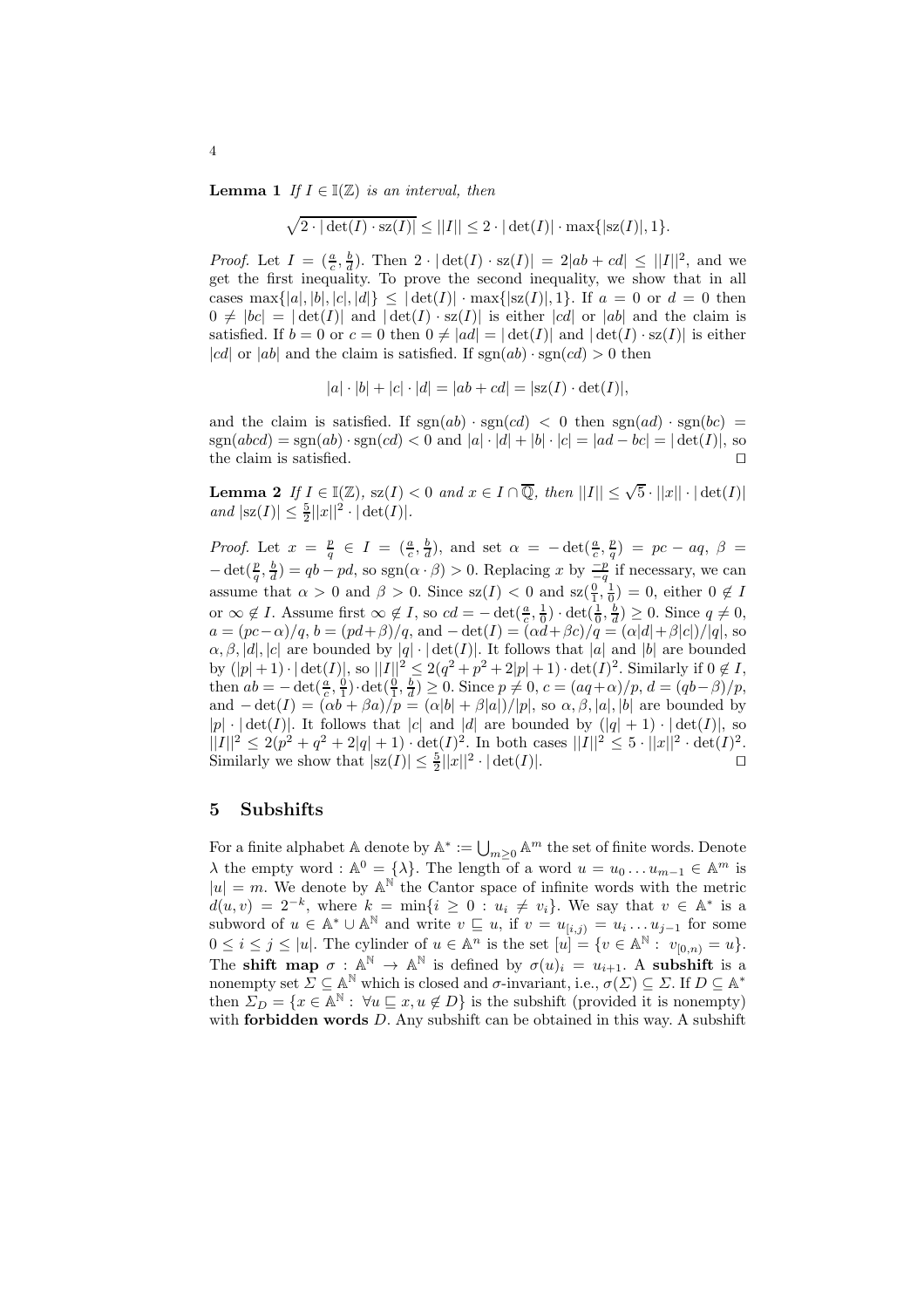is uniquely determined by its **language**  $\mathcal{L}(\Sigma) = \{u \in \mathbb{A}^* : \exists x \in \Sigma, u \sqsubseteq x\}.$ Denote by  $\mathcal{L}^n(\Sigma) = \mathcal{L}(\Sigma) \cap \mathbb{A}^n$ .

A labelled graph over an alphabet A is a structure  $\mathcal{G} = (V, E, s, t, \ell)$ , where  $V = |\mathcal{G}|$  is the set of vertices, E is the set of edges,  $s, t : E \to V$  are the source and target maps, and  $\ell : E \to \mathbb{A}$  is a labeling function. The subshift of G consists of all labels of all paths of  $G$ . A subshift is **sofic**, if it is the subshift of a finite labelled graph. A subshift  $\Sigma$  is of finite type (SFT) of order p, if its forbidden words have length at most p, i.e., if  $\Sigma = \Sigma_D$  for some set  $D \subset \mathbb{A}^p$ . In this case  $u\in\mathbb{A}^{\mathbb{N}}$  belongs to  $\varSigma$  iff all subwords of  $u$  of length  $p$  belong to  $\mathcal{L}(\varSigma)$  (see Lind and Marcus  $[11]$  or Kurka  $[5]$ ).

A finite state transducer is a finite state automaton with a read only input tape in an alphabet A and a write only output tape in an alphabet B. It is given by a finite labelled graph G with edges  $q \frac{a/b}{\cdots} r$ , where  $a \in \mathbb{A} \cup \{\lambda\}$  is an input letter and  $b \in \mathbb{B} \cup \{\lambda\}$  is an output letter. We say that the transducer is deterministic on a subshift  $\Sigma \subseteq \mathbb{A}^{\mathbb{N}}$  if for each  $q \in V$  and  $u \in \Sigma$  there exists a unique  $v = F_{\mathcal{G}}(u) \in \mathbb{B}^{\mathbb{N}}$  such that  $u/v$  is the label of an infinite path with source q. Such a transducer determines a continuous mapping  $F_{\mathcal{G}} : \Sigma \to \mathbb{B}^N$ . For any finite state transducer, the computation of  $F<sub>G</sub>$  has linear time complexity.

### 6 Möbius number systems

A Möbius iterative system over an alphabet A is a map  $F : \mathbb{A}^* \times \mathbb{R} \to \mathbb{R}$ or a family of orientation-preserving Möbius transformations  $(F_u : \overline{\mathbb{R}} \to \overline{\mathbb{R}})_{u \in \mathbb{A}^*}$ satisfying  $F_{uv} = F_u \circ F_v$  and  $F_\lambda = \text{Id}$ . An open almost-cover is a system of open intervals  $W = \{W_a : a \in A\}$  indexed by the alphabet A, such that  $\bigcup_{a \in A} \overline{W_a} = \overline{\mathbb{R}}$ . If  $W_a \cap W_b = \emptyset$  for  $a \neq b$ , then we say that W is an open **partition**. We denote by  $\mathcal{E}(\mathcal{W}) = \{ \mathbf{l}(W_a), \mathbf{r}(W_a) : a \in \mathbb{A} \}$  the set of endpoints of W.

**Definition 1** A Möbius number system over an alphabet  $A$  is a pair  $(F, W)$ where  $F : \mathbb{A}^* \times \overline{\mathbb{R}} \to \overline{\mathbb{R}}$  is a Möbius iterative system and  $\mathcal{W} = \{W_a : a \in \mathbb{A}\}\$ is an almost-cover, such that  $W_a \subseteq V(F_a)$  for each  $a \in A$ . The interval cylinder of  $u\in \mathbb{A}^{n+1}$  is  $W_u=W_{u_0}\cap F_{u_0}W_{u_1}\cap\cdots\cap F_{u_{[0,n)}}W_{u_n}.$  The  $\bf{expansion}$  subshift  $\mathcal{S}_{\mathcal{W}}$ is defined by  $\mathcal{S}_{\mathcal{W}} = \{u \in \mathbb{A}^{\mathbb{N}}: \forall k > 0, W_{u_{[0,k)}} \neq \emptyset\}$ . We denote by  $\mathcal{L}_{\mathcal{W}} = \mathcal{L}(\mathcal{S}_{\mathcal{W}})$ the language of  $\mathcal{S}_{\mathcal{W}}$  and by  $\mathcal{L}_{\mathcal{W}}^n = \mathcal{L}^n(\mathcal{S}_{\mathcal{W}})$ .

For  $uv \in \mathcal{L}_{\mathcal{W}}$  we have  $W_{uv} = W_u \cap F_u W_v$ . Given a MNS  $(F, \mathcal{W})$ , we construct nondeterministically the expansion  $u \in S_{\mathcal{W}}$  of  $x = x_0 \in \overline{\mathbb{R}}$  as follows: Choose  $u_0$  with  $x \in W_{u_0}$ , choose  $u_1$  with  $x_1 = F_{u_0}^{-1}(x_0) \in W_{u_1}$ , choose  $u_2$  with  $x_2 =$  $F_{u_1}^{-1}(x_1) \in W_{u_2}$ , etc. Then  $x \in W_{u_{[0,n)}}$  for each n, so  $W_u$  is the set of points which have expansion  $u$ .

**Theorem 2 (Kůrka and Kazda [10])** If  $(F, W)$  is a MNS over  $A$ , then there exists a continuous map  $\Phi : \mathcal{S}_{\mathcal{W}} \to \overline{\mathbb{R}}$  such that for each  $u \in \mathcal{S}_{\mathcal{W}}$  and  $v \in \mathcal{L}_{\mathcal{W}}$ ,

$$
\lim_{n\to\infty} F_{u_{[0,n)}}(i)=\Phi(u),\ \{\Phi(u)\}=\bigcap_{n\geq 0}\overline{W_{u_{[0,n)}}},\ \Phi([v]\cap\mathcal{S}_{\mathcal{W}})=\overline{W_{v}}.
$$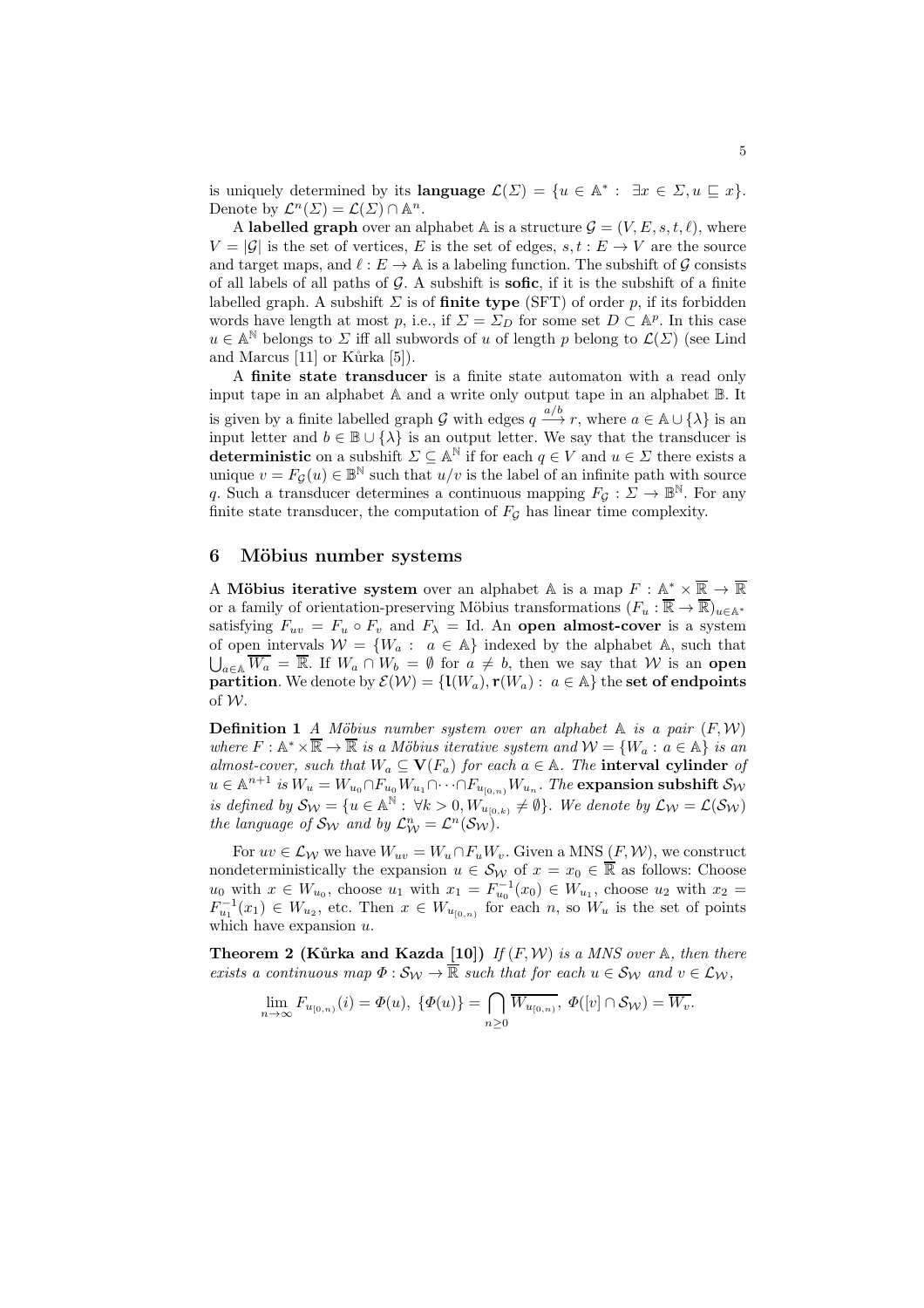Here *i* is the imaginary unit. In fact we have  $\Phi(u) = \lim_{n \to \infty} F_{u_{[0,n)}}(z)$  for each  $z \in \mathbb{U}$ , and  $\mathbf{h}(\Phi(u)) = \lim_{n \to \infty} \widehat{F}_{u_{[0,n)}}(z)$  for each  $z \in \mathbb{D}$ . If  $(F, \mathcal{W})$  is an MNS then  $\lim_{n\to\infty} \max\{|W_u| : u \in \mathcal{L}_{\mathcal{W}}^n\} = 0$ . This is an immediate consequence of the uniform continuity of  $\Phi : \mathcal{S}_{\mathcal{W}} \to \overline{\mathbb{R}}$ .

**Definition 3** We say that a MNS  $(F, W)$  over  $A$  is an integer MNS if its transformations have integer entries and its intervals have rational endpoints, i.e., if  $F_a \in M(\mathbb{Z})$  and  $W_a \in \mathbb{I}(\mathbb{Z})$  for each  $a \in \mathbb{A}$ . We say that an integer MNS is **modular**, if all its transformations have unit determinant  $det(F_a) = 1$ .

#### 7 Sofic Möbius number systems

**Definition 4** Let  $(F, W)$  be an MNS over an alphabet A. An open partition  $\mathcal{V} = \{V_p : p \in \mathbb{B}\}\$ is an **SFT refinement** of W, if the following two conditions are satisfied for each  $a \in \mathbb{A}$ ,  $p, q \in \mathbb{B}$ :

1. If  $V_p \cap W_a \neq \emptyset$  then  $V_p \subseteq W_a$ ,

2. If  $V_p \subseteq W_a$  and  $V_q \cap F_a^{-1}V_p \neq \emptyset$  then  $V_q \subseteq F_a^{-1}V_p$ .

In this case we say that  $(F, W, V)$  is a sofic Möbius number system. The **base** graph  $\mathcal{G}_{(\mathcal{W}, \mathcal{V})}$  of  $(F, \mathcal{W}, \mathcal{V})$  is an A-labelled graph whose set of vertices are letters of  $\mathbb B$  and whose labelled edges are  $p \stackrel{a}{\rightarrow} q$  if  $F_aV_q \subseteq V_p \subseteq W_a$ . Denote by  $\mathbb{C} = \{(p, a) \in \mathbb{B} \times \mathbb{A} : V_p \subseteq W_a\}$  and  $\mathcal{S}_{(\mathcal{W}, \mathcal{V})} \subseteq \mathbb{C}^{\mathbb{N}}$  the SFT of order two with transitions  $(p, a) \rightarrow (q, b)$  iff  $p \stackrel{a}{\rightarrow} q$ .

**Theorem 5 (Kůrka [9])** If  $(F, W)$  is an MNS, then  $\mathcal{S}_W$  is a sofic subshift iff there exists an SFT refinement V of W. In this case  $\mathcal{S}_{W}$  is the subshift of the base graph  $\mathcal{G}_{(\mathcal{W},\mathcal{V})}$  and we have a factor map  $\pi : \mathcal{S}_{(\mathcal{W},\mathcal{V})} \to \mathcal{S}_{\mathcal{W}}$  given by  $\pi(p,a) = a$ .

Theorem 6 (Kůrka  $[9]$ , Theorem 16) Each modular MNS has a sofic expansion subshift.

An example of a modular MNS has been studied by Raney [14], Niqui [12] and Kůrka [9]. Its alphabet is  $\mathbb{A} = \{0, 1, 2, 3\}$ , the transformations are

$$
F_0(x) = \frac{x}{1+x}
$$
,  $F_1(x) = x+1$ ,  $F_2(x) = x-1$ ,  $F_3(x) = \frac{x}{1-x}$ .

and the intervals are  $W_0 = (0, 1), W_1 = (1, \infty), W_2 = (\infty, -1), W_3 = (-1, 0).$ Since  $F_a(0,\infty) = W_a$  for  $a = 0,1$  and  $F_a(\infty,0) = W_a$  for  $a = 2,3$ , the expansion subshift is a union of two full subshifts which code respectively nonnegative and nonpositive real numbers:  $\mathcal{S}_W = \{0,1\}^{\mathbb{N}} \cup \{2,3\}^{\mathbb{N}}$ . The system is closely related to continued fractions. Each  $u \in \{0,1\}^{\mathbb{N}}$  can be written as  $u = 1^{a_0}0^{a_1}1^{a_2} \ldots$ , where  $a_0 \geq 0$  and  $a_n > 0$  for  $n > 0$ . Then u is the expansion of the continued fraction [ $a_0, a_1, a_2, \ldots$ ], i.e.,

 $\Phi(u) = [a_0, a_1, a_2, \ldots] = a_0 + 1/(a_1 + 1/(a_2 + \cdots$ 

If  $a_n = \infty$  for some  $n > 0$ , then  $\Phi(u) = [a_0, \ldots, a_{n-1}]$  is a finite continued fraction.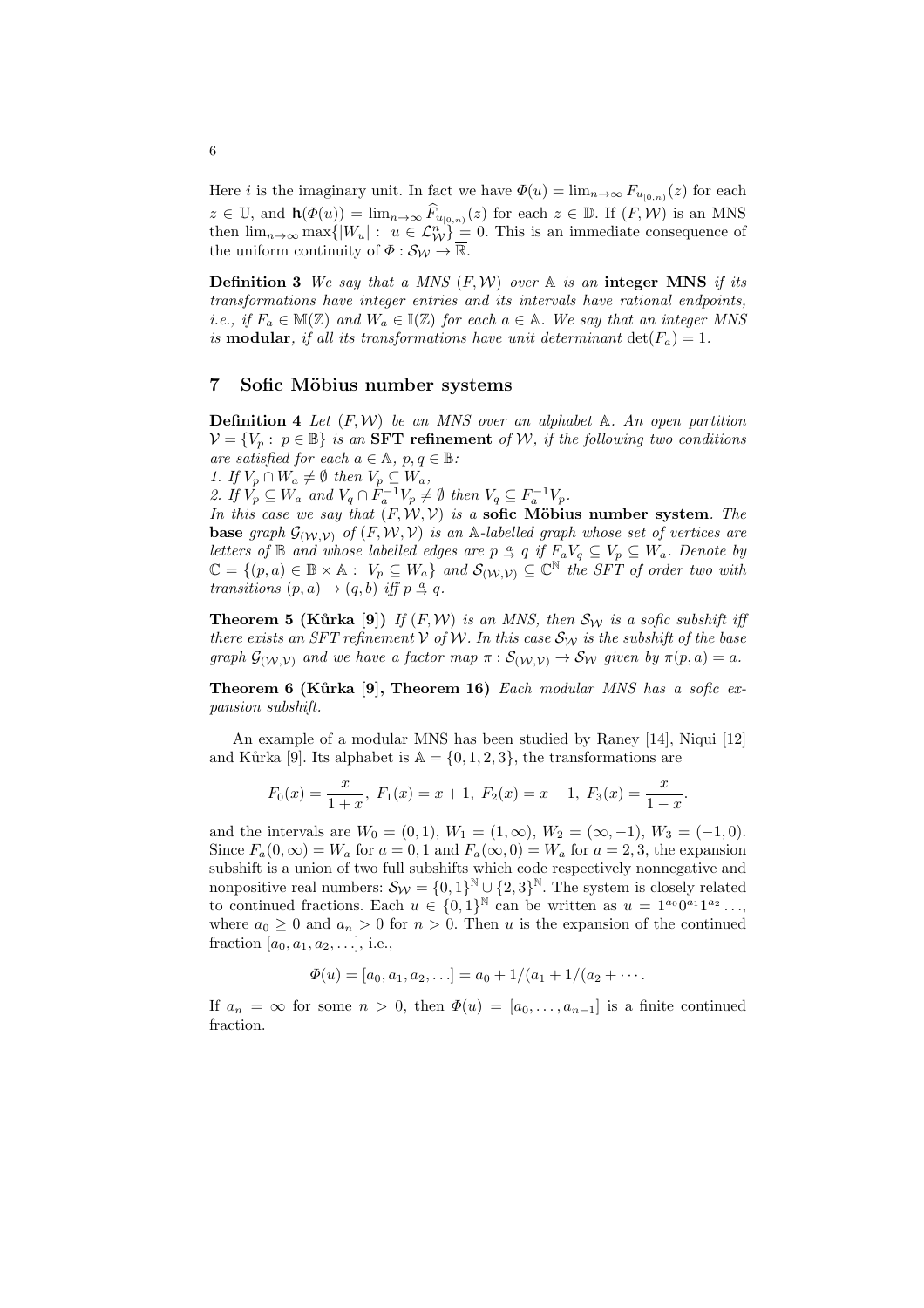

Fig. 1. A modular MNS.

In Figure 1 we show a variant of this system with larger cylinder intervals  $W_a = V(F_a)$ . Figure 1 bottom left shows the graphs of the circle derivations  $(F_a^{-1})^{\bullet}(x)$  together with the cylinder intervals  $W_a$ . In Figure 1 right we can see the values  $\widehat{F}_u(0)$  of the disc MT  $\widehat{F}_u$  at zero. The curves between  $\widehat{F}_u(0)$  are constructed as follows. For each MT M there exists a family  $(M<sup>r</sup>)<sub>r∈ℝ</sub>$  of MT such that  $M^0 = \text{Id}, M^1 = M$ , and  $M^{r+s} = M^r M^s$ . Each value  $F_u(0)$  is joined to  $F_{ua}(0)$  by the curve  $(F_u F_a^r(0))_{0 \le r \le 1}$ . The labels  $u \in \mathbb{A}^*$  at  $F_u(0)$  are written in the direction of the tangent vectors  $\hat{F}'_u(0)$ . The SFT partition of the system has 8 intervals shown in Figure 2 left. The base graph can be seen in Figure 2 right. The expansion subshift  $\mathcal{S}_{W}$  is a SFT of order 4. with 20 forbidden words 03, 12, 21, 30, 020, 131, 202, 313, 0220, 0232, 0233, 1322, 1323, 1331, 2002, 2010, 2011, 3100, 3101, 3113.

**Theorem 7** If  $(F, W, V)$  is a modular system, then  $\pi : S_{(W, V)} \to S_W$  is an isomorphism, so  $S_{\mathcal{W}}$  is an SFT.

*Proof.* We show that if  $(p, u) \in S_{(\mathcal{W}, \mathcal{V})}$ , then  $p \in \mathbb{B}^{\mathbb{N}}$  is determined by  $u \in \mathbb{A}^{\mathbb{N}}$ . For  $0 \leq n < m$  we have  $V_{p_n} \subseteq W_{u_n}$  and  $F_{u_n}V_{p_{n+1}} \subseteq V_{p_n}$ , so

$$
F_{u_{[n,m)}} V_{p_m} \subseteq F_{u_{[n,m-1]}} V_{p_{m-1}} \subseteq \cdots \subseteq F_{u_n} V_{p_{n+1}} \subseteq V_{p_n},
$$
  

$$
F_{u_{[n,m]}} V_{p_m} \subseteq F_{u_{[n,m-1]}} W_{u_{m-1}} \cap \cdots \cap F_{u_n} W_{u_{n+1}} \cap W_{u_n} \subseteq W_{u_{[n,m]}}.
$$

It follows that  $\emptyset \neq F_{u_{[n,m)}} V_{p_m} \subseteq V_{p_n} \cap W_{u_{[n,m)}}$  is nonempty. Denote by  $x_n =$  $\Phi(\sigma^n(u))$ , so  $\{x_n\} = \bigcap_{m>n} \overline{W_{u_{[n,m)}}}$ . If  $x_n$  is irrational, then there exists  $m > n$ such that  $W_{u_{[n,m)}} \cap \mathcal{E}(\mathcal{V}) = \emptyset$ , so there exists exactly one  $p_n \in \mathbb{B}$  with  $V_{p_n} \cap$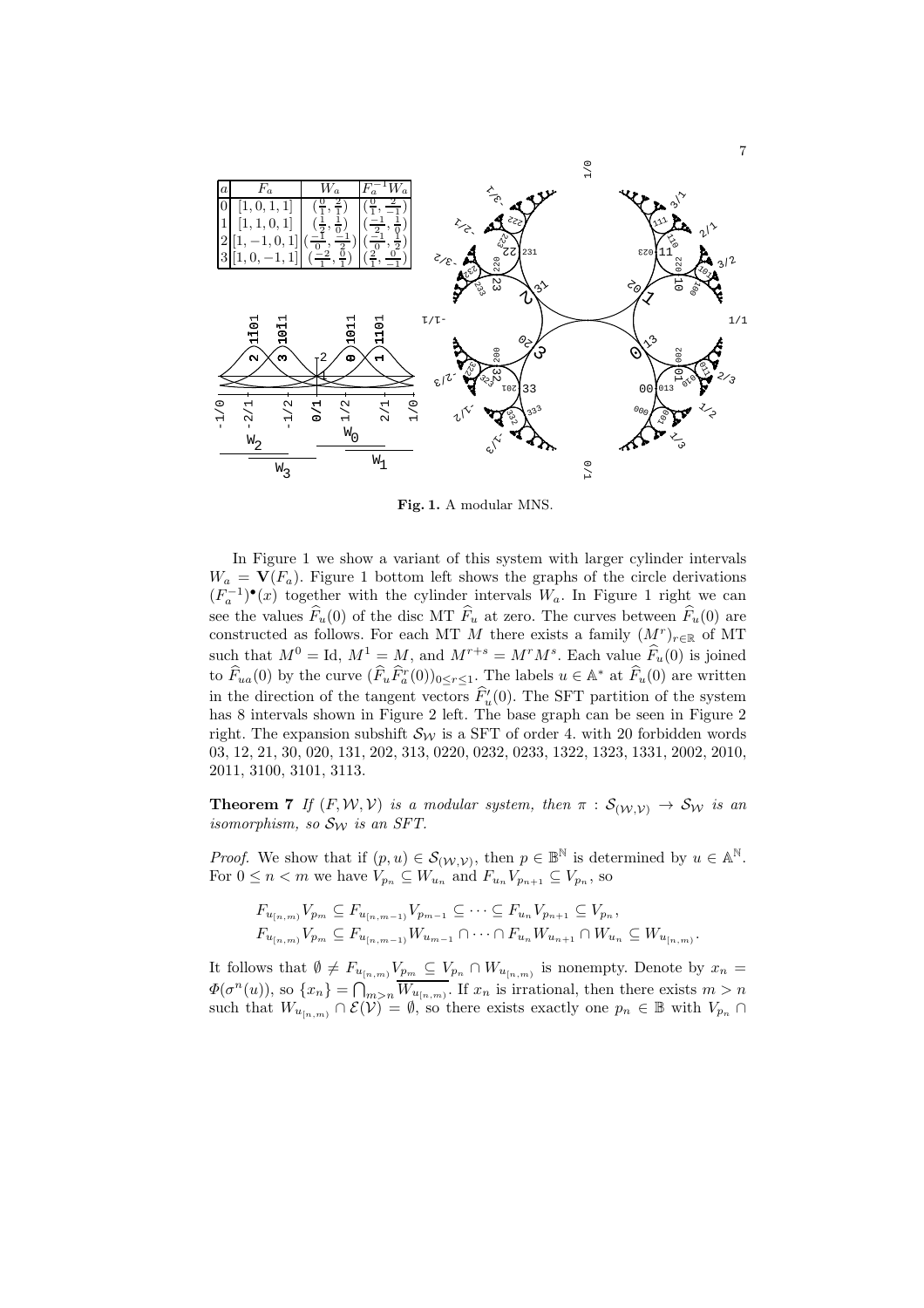| pa | $V_p$               | $F_a$                    | $F_a^-$<br>$V_p$                | followers |
|----|---------------------|--------------------------|---------------------------------|-----------|
| 00 | $\frac{1}{2}$       | 1,                       |                                 | 0, 1      |
| 10 | $\frac{1}{2}$       |                          |                                 | 2,3       |
|    | $\frac{1}{2}$       | 0,<br>1<br>1,<br>1,      | $\frac{0}{1}$<br>$\overline{2}$ | 7         |
| 20 | 2                   | $\mathbf{1}$<br>1, 0, 1, | $\frac{1}{0}$                   | 4         |
| 21 |                     | 1<br>$\theta$<br>1,      |                                 | 0, 1      |
| 31 |                     | 0,                       |                                 | 2,3       |
| 42 |                     | U                        |                                 | 4,5       |
| 52 |                     |                          | $\frac{0}{1}$                   | 6, 7      |
| 53 |                     |                          |                                 | 3         |
| 62 | $\overline{1}$<br>റ | $\mathbf{0}$             | $\frac{0}{1}$                   | 0         |
| 63 |                     |                          |                                 | 4,5       |
| 73 |                     |                          |                                 | 6.7       |
|    |                     |                          |                                 |           |

Fig. 2. The SFT partition and the base graph of a modular system from Figure 1.

 $W_{u_{[n,m)}} \neq \emptyset$ . Assume that  $x_n$  is rational. For each  $m > n$  we have

$$
x_m = \Phi(\sigma^m(u)) = F_{u_{[n,m)}}^{-1}(x_n) \in \overline{W_{u_m}} \subseteq \overline{\mathbf{V}(F_{u_m})},
$$

and  $||x_m||^2/||x_{m+1}||^2 = ||x_m||^2/||F_{u_m}^{-1}(x_m)||^2 = (F_{u_m}^{-1})^{\bullet}(x_m) \ge 1$ , so  $||x_{m+1}|| \le$  $||x_m||$ . Moreover, if  $x_m \in W_{u_m}$ , then  $||x_{m+1}|| < ||x_m||$ . Since  $||x_m||^2 \in \mathbb{N}$ , the set  $\{m \geq n : x_m \in W_{u_m}\}$  is finite and there exists  $m > n$  such that either  $x_k =$  $\mathbf{1}(W_{u_k})$  for all  $k \geq m$ , or  $x_k = \mathbf{r}(W_{u_k})$  for all  $k \geq m$ . Since  $x_n = F_{u_{[n,k)}}(x_k) \in$  $\overline{W_{u_{[n,k)}}} \subseteq F_{u_{[n,k)}} \overline{W_{u_k}}$ , we get  $x_n = \mathsf{L}(W_{u_{[n,k)}})$  for all  $k \geq m$  in the former case and  $x_n = \mathbf{r}(W_{u_{[n,k)}})$  for all  $k \geq m$  in the latter case. It follows that there exists  $k > m$ such that  $W_{u_{[n,k)}} \cap \mathcal{E}(\mathcal{V}) = \emptyset$ , so there exists a unique  $p_n$  with  $V_{p_n} \cap W_{u_{[n,k)}} \neq \emptyset$ . This means that  $p_n$  is uniquely determined by u. Since  $F_{u_{n-1}}V_{p_n} \subseteq V_{p_{n-1}}$ , the letter  $p_{n-1}$  is uniquely determined by  $p_n$  and the prefix  $p_{[0,n)}$  of p is uniquely determined by  $p_n$ . □

**Theorem 8** Assume that  $(F, W, V)$  is a modular MNS and for  $u \in \mathcal{L}_W$  denote by  $\mathcal{P}(u) \subseteq \mathbb{B}^*$  the set of paths with label  $u$ .

1. There exists  $r > 0$  such that the set  $\{p_{[0,n-r]} : p \in \mathcal{P}(u)\}\)$  is a singleton for each  $n > r$  and each finite word  $u \in \mathcal{L}_{\mathcal{W}}^n$ .

2. There exists  $s > 0$  such that  $\mathcal{P}(u)$  has at most s elements for each  $u \in \mathcal{L}_{\mathcal{W}}$ . 3. The map  $\pi^{-1} : S_{\mathcal{W}} \to S_{(\mathcal{W}, \mathcal{V})}$  can be computed by a finite state transducer.

*Proof.* The existence of constants  $r, s$  follows from Theorem 7 by a compactness argument. We define a finite state transducer for  $\pi^{-1}$  as follows. Its vertices are sets  $X \subseteq \mathbb{B}^n$ , where  $0 < n \leq r$ . The labelled edges are

$$
X \xrightarrow{a/\lambda} \{p \in \mathbb{B}^{n+1} : p_{[0,n-1]} \in X, p_{n-1} \xrightarrow{a} p_n\} \text{ if } X \subseteq \mathbb{B}^n, n < r,
$$
  

$$
X \xrightarrow{a/b} \{p \in \mathbb{B}^r : bp_{[0,r-2]} \in X, p_{r-2} \xrightarrow{a} p_{r-1}\} \text{ if } X \subseteq \mathbb{B}^r.
$$

Then  $u/p$  is the label of a path with the source  $\mathbb B$  iff p is a prefix of a path whose label is  $u$ .  $□$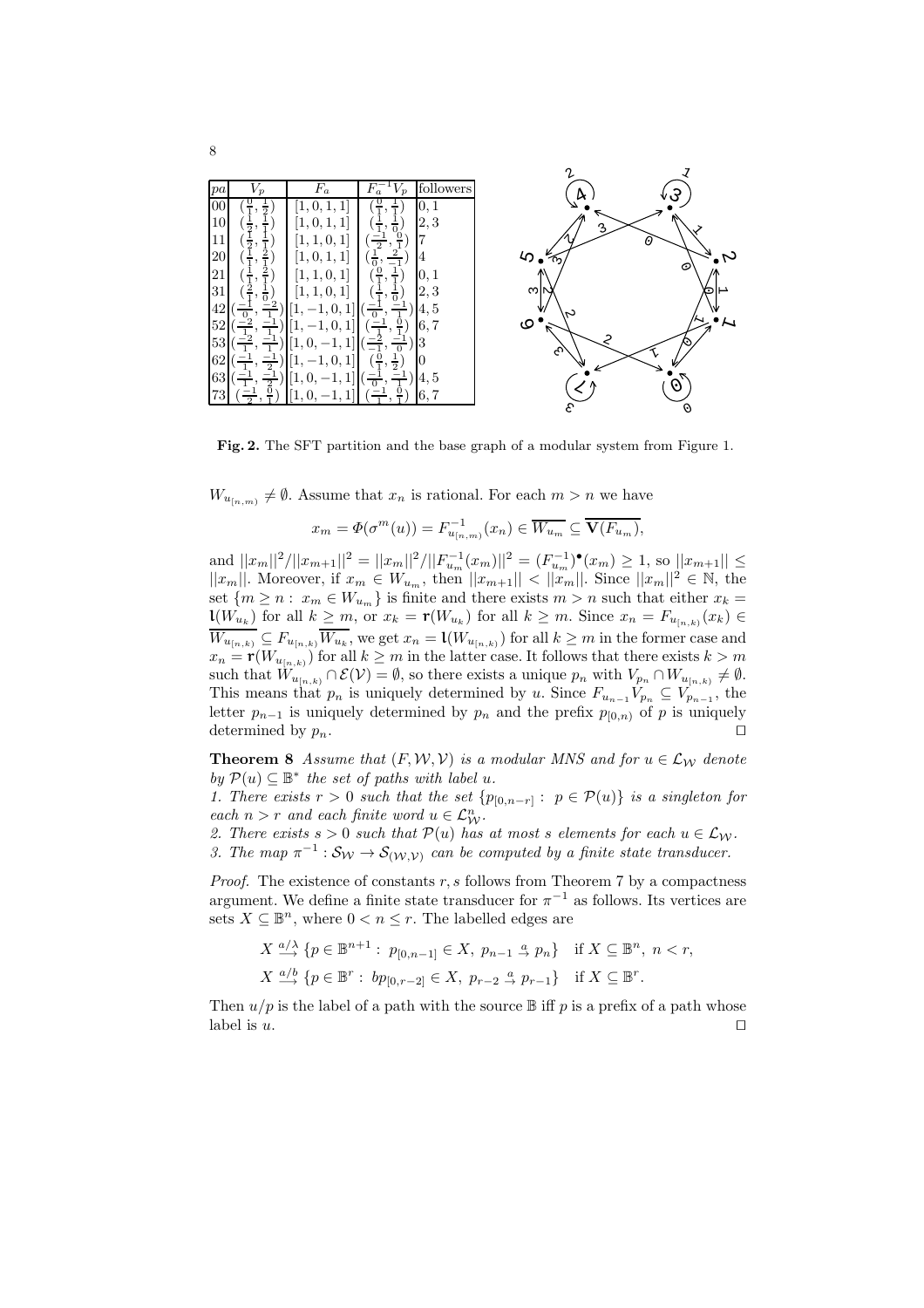In Table 2 left we show the computation of  $\pi^{-1}(u)$  on input word  $u = 00133$ . For each  $n > 0$  we give the set  $\mathcal{P}(u_{[0,n)})$  of all paths  $p \in \mathbb{B}^{n+1}$  with label  $u_{[0,n)}$ .

### 8 Arithmetical algorithms

**Definition 9** The unary graph for an integer sofic MNS  $(F, W, V)$  is a labelled graph whose vertices are  $(X, p)$ , where  $X \in M(\mathbb{Z})$  and  $p \in \mathbb{B}$ . Its labelled edges are

> absorption:  $(X, p) \stackrel{a/\lambda}{\longrightarrow} (X F_a, q)$  if  $F_a V_q \subseteq V_p \subseteq W_a$ , emission:  $(X, p) \xrightarrow{\lambda/b} (F_b^{-1}X, p)$  if  $XV_p \subseteq W_b$ .

The labels of paths are concatenations of the labels of their edges. They have the form  $u/v$  where  $u \in \mathcal{L}_{\mathcal{W}}$  is an input word and  $v \in \mathcal{L}_{\mathcal{W}}$  is an output word.

**Proposition 10** If  $(X, p) \stackrel{u/v}{\rightarrow} (Y, q)$  is a path in the unary graph, then

 $Y = F_v^{-1} X F_u$ ,  $F_u V_q \subseteq V_p \cap W_u$ ,  $X F_u V_q \subseteq W_v$ .

*Proof.* Since  $W_{\lambda} = \overline{\mathbb{R}}$  and  $F_{\lambda} = \text{Id}$ , the statement holds for the absorption and emission edges. Assume by induction that the statement holds for a path with label  $u/v$ . If  $(X, p) \stackrel{u/v}{\longrightarrow} (Y, q) \stackrel{a/\lambda}{\longrightarrow} (Z, r)$  then  $Z = YF_a = F_v^{-1} XF_{ua}, F_aV_r \subseteq V_q \subseteq$  $W_a$ , so  $F_{ua}V_r \subseteq F_uV_q \subseteq V_p \cap W_u \cap F_uW_a = V_p \cap W_{ua}$ , and  $XF_{ua}V_r \subseteq XF_uV_q \subseteq$  $W_v$ , so the statement holds for  $(X, p) \stackrel{ua/v}{\longrightarrow} (Z, r)$ . If  $(X, p) \stackrel{u/v}{\longrightarrow} (Y, q) \stackrel{\lambda/b}{\longrightarrow} (Z, q)$ then  $Z = F_b^{-1}Y = F_{vb}^{-1}XF_u$ . From  $F_v^{-1}XF_uV_q = YV_q \subseteq W_b$  we get  $XF_uV_q \subseteq$  $F_vW_b$ , and therefore  $XF_uV_q \subseteq W_v \cap F_vW_b = W_{vb}$ . Moreover,  $F_uV_q \subseteq V_p \cap W_u$ , so the statement holds for  $(X, p) \stackrel{u/vb}{\longrightarrow} (Z, q)$ .

procedure unary; input:  $M \in \mathbb{M}(\mathbb{Z}), (p, u) \in \mathcal{S}_{(\mathcal{W}, \mathcal{V})} \cup \mathcal{L}_{(\mathcal{W}, \mathcal{V})};$ output:  $v \in S_{\mathcal{W}} \cup \mathcal{L}_{\mathcal{W}};$ variables  $X \in M(\mathbb{Z})$  (state),  $n, m \in \mathbb{N}$  (input and output pointers); begin  $X := M; n := 0; m := 0;$ while  $n < |u|$  repeat if  $∀a ∈ A, XV_{p_n} ⊆ W_a$  then begin  $X := XF_{u_n}; n := n + 1;$  end; else begin  $v_m := a$ , where  $XV_{p_n} \subseteq W_a$  and  $XV_{p_n} \not\subseteq W_b$  for all  $b < a$ ;  $X := F_a^{-1}X$ ;  $m := m + 1$ ; end; end;

Table 1. The unary algorithm.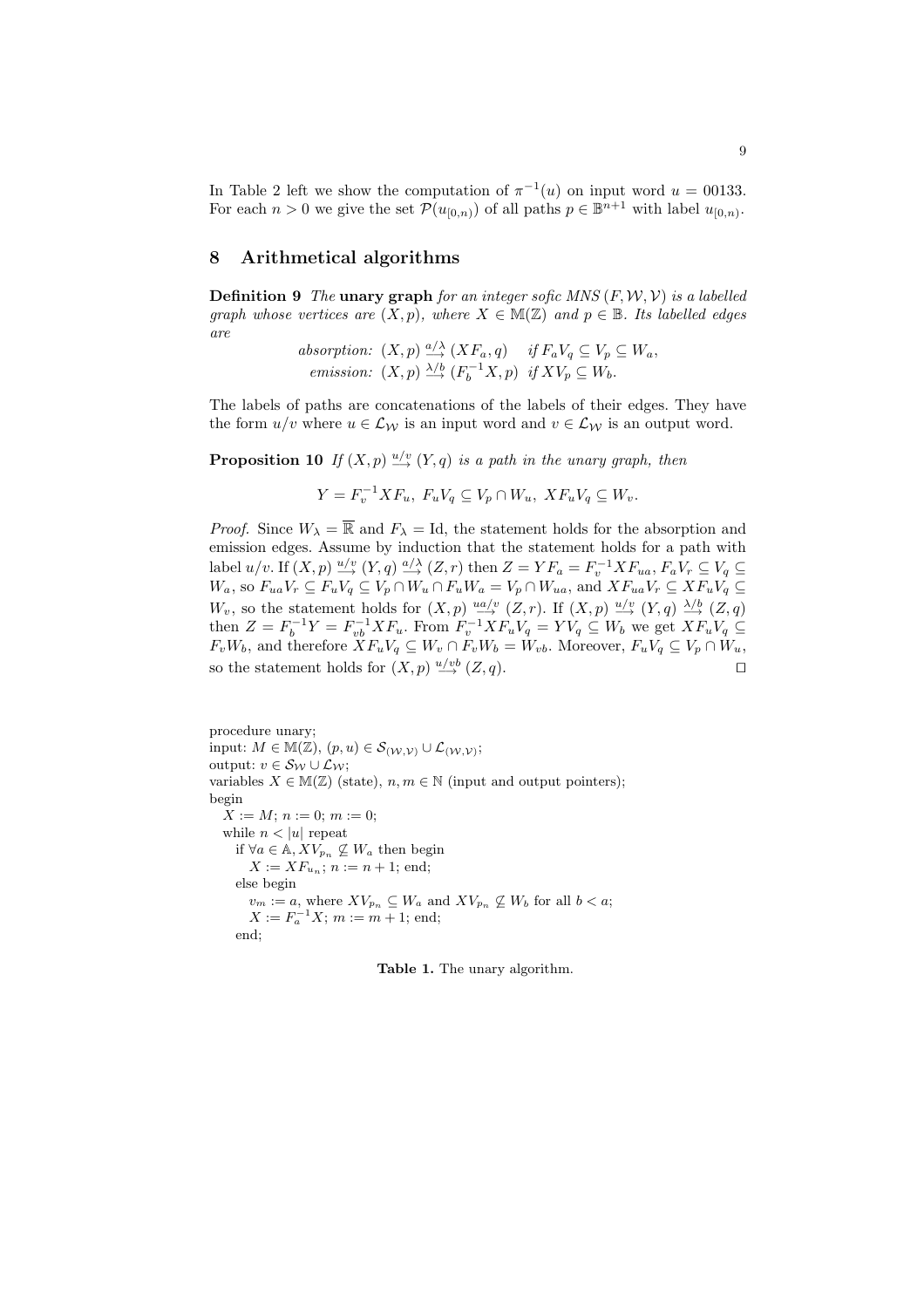| $\overline{\mathcal{P}}(001333_{[0,n)})$ |                |                | $n m $ out     |                                                            |                                                            | input                    |
|------------------------------------------|----------------|----------------|----------------|------------------------------------------------------------|------------------------------------------------------------|--------------------------|
| 1 00, 01, 12, 13, 24,                    |                |                |                | [2, 1, 1, 2]                                               | $\frac{4}{5}$<br>$(\frac{1}{2},$                           |                          |
| 2 000, 001, 012, 013, 124,               | $\Omega$       |                |                | $[2, 1, -1, 1]$                                            | $(\frac{1}{1},$                                            |                          |
| 3 0017, 0120, 0121,                      | $\theta$       | $\overline{2}$ |                | $[3, 0, -1, 1]$                                            | $(\frac{0}{1}, \frac{0}{1})$                               | $0 \stackrel{0}{\sim} 0$ |
| 0132, 0133,                              |                | $\overline{2}$ | 0              | [3, 0, 0, 1]                                               | $\frac{3}{2}$                                              | ю                        |
| 4 00176, 00177,                          |                | 3              |                | $[3, 0, -3, 1]$                                            |                                                            | $0 \overset{0}{\sim}$    |
| 5 001764, 001765,                        | $\overline{2}$ | 3              | $\overline{2}$ | $[3, 0, -2, 1]$                                            | $(\frac{3}{0}, \frac{3}{-1})$ 1                            |                          |
| 001776, 001777,                          | $\overline{2}$ | $\overline{4}$ | $\overline{2}$ | $[1, 1, -2, 1]$                                            | $(\frac{3}{0}, \frac{2}{-1})$ 1                            |                          |
| 6 0017653, 0017764,                      | $\overline{2}$ | 5              | $\overline{2}$ | $[-1, 2, -2, 1]$                                           | $(\frac{3}{0}, \frac{1}{-1})$ 1                            |                          |
| 0017765, 0017776,                        | $\overline{2}$ | 6              |                | $[-3, 3, -2, 1]$                                           | $\left(\frac{3}{0}, \frac{0}{-1}\right)$ 1 $\frac{1}{2}$ 7 |                          |
| 0017777.                                 | 3              | 6              |                | $[-3, 0, -2, -1]$ $\left(\frac{3}{0}, \frac{0}{-1}\right)$ |                                                            |                          |

**Table 2.** The computation of a path  $p = 0017 = \pi^{-1}(001333) = \pi^{-1}(u)$  (left) and the computation of  $v = 0.00222 = \Theta_M(p, u)$  on the input matrix  $M(x) = (2x + 1)/(x + 2)$ and the input path  $0 \stackrel{0}{\rightarrow} 0 \stackrel{0}{\rightarrow} 1 \stackrel{1}{\rightarrow} 7 \stackrel{3}{\rightarrow} 7$  by the unary algorithm (right). The third column gives the values  $v_m$  on emission steps and the empty word on absorption steps. The last column gives the vertex  $p_n$  on emission steps and the edge  $p_n \stackrel{u_n}{\longrightarrow} p_{n+1}$  on absorption steps.

We consider a deterministic **unary algorithm** given in Table 1, which computes a path in the unary graph. Its input is a matrix  $M \in M(\mathbb{Z})$  and either a finite path  $(p, u) \in \mathcal{L}_{(\mathcal{W}, \mathcal{V})}$  or an infinite path  $(p, u) \in \mathcal{S}_{(\mathcal{W}, \mathcal{V})}$ . We assume that the alphabet A is linearly ordered. At each step, the algorithm performs the first possible emission if there is one, and an absorption if there is no emission applicable. For an infinite input path, the algorithm computes an output word  $v \in S_W$  such that  $u/v$  is the label of a path in the unary graph with source  $(M, p_0)$ . An example of the computation of the unary algorithm is given in Table 2 right. We are going to prove that for a modular system  $(F, W, V)$ , the norm of the state matrix  $X$  remains bounded during the computation of the unary algorithm. To do so, we define some constants and prove several lemmas. Set

$$
B_0 = \max\{\sqrt{5} \cdot ||x|| : x \in \mathcal{E}(\mathcal{W})\}, \quad B_1 = \max\{1, |sz(F_b^{-1}W_b)| : b \in \mathbb{A}\}
$$
  
\n
$$
D_0 = \min\{|\det(V_p)| : p \in \mathbb{B}\}, \qquad D_1 = \max\{|\det(V_p)| : p \in \mathbb{B}\},
$$
  
\n
$$
G = \max\{1, ||V_p^{-1}F_aV_q|| : p \xrightarrow{a} q\}, \quad H = \max\{\sqrt{D_0}, ||V_p|| : p \in \mathbb{B}\},
$$
  
\n
$$
B = \max\{B_0, 2B_1\}, \qquad C_0 = \max\{B^2D_1^2G^2/2D_0, B_1\}
$$

**Lemma 3** 1. If  $(X, p) \stackrel{a/\lambda}{\longrightarrow} (XF_a, q)$ , then  $sz(XF_aV_q) < sz(XV_p)$ . 2. If  $(X, p) \xrightarrow{\lambda/b} (F_b^{-1}X, p)$ , then  $0 > \text{sz}(XV_p) < \text{sz}(F_b^{-1}XV_p) < B_1$ .

*Proof.* The first claim follows from  $XF_aV_q \subseteq XV_p$ . To prove the second claim, note that for each  $M \in \mathbb{M}(\mathbb{Z})$  we have  $sz(\mathbf{V}(M)) < 0$ , so  $sz(W_b) < 0$  for each  $b \in \mathbb{Z}$ A. If  $(X, p) \xrightarrow{\lambda/b} (F_b^{-1}X, p)$  is an emission edge, then  $X V_p \subseteq W_b$ , so  $sz(X V_p) < 0$ . Since  $F_b^{-1}XV_p \subseteq F_b^{-1}W_b$ , we get  $sz(F_b^{-1}XV_p) < B_1$ . Since  $F_b^{-1}$  is an expansion on  $W_b$ , we get sz $(XV_p) <$ sz $(F_b^{-1}XV_p)$ . □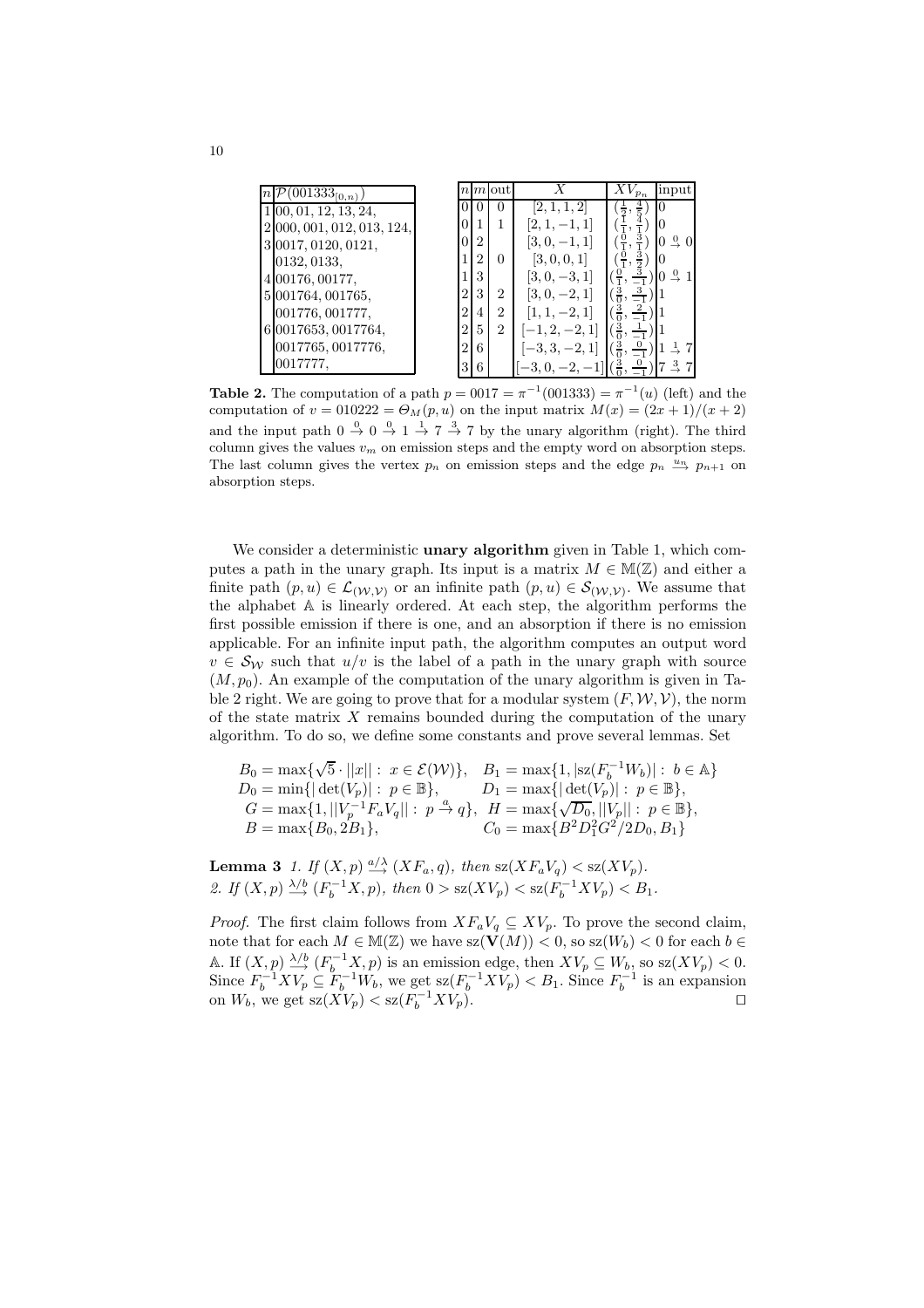**Lemma 4** If  $(X, p) \stackrel{a/\lambda}{\longrightarrow} (XF_a, q)$  is an absorption performed by the unary algorithm and  $\text{sz}(XV_p) < B_1$ , then  $||XY_p|| < BD_1 \det(X)$ ,  $|\text{sz}(XY_p)| < C_0 \det(X)$ and  $|\mathrm{sz}(XF_aV_q)| < C_0 \det(X)$ .

*Proof.* We distinguish two cases. If  $0 \leq sz(XV_p) < B_1$ , then by Lemma 1 we have  $||XV_p|| < 2|\det(XV_p)| \cdot \max\{1, |sz(XV_p)|\} \le 2B_1D_1 \det(X)$ . If  $sz(XV_p) < 0$ , then we use the fact that  $XV_p$  is not contained in any  $W_a$ , so it must contain a point from  $\mathcal{E}(\mathcal{W})$ . By Lemma 2,  $||XV_p|| \leq B_0 \cdot |\det(XV_p)| \leq B_0 D_1 \det(X)$ . Thus in both cases we have  $||XY_p|| \leq BD_1 \det(X)$ . It follows  $||XF_aV_q|| \leq ||XV_p||$ .  $||V_p^{-1}F_aV_q|| \leq BD_1G \cdot \det(X)$ . By Lemma 1 we get

 $|\text{sz}(XV_p)| \leq ||XV_p||^2/2 |\det(XV_p)| \leq \frac{B^2 D_1^2}{2D_0} \det(X) \leq C_0 \det(X)$ , and similarly  $|\text{sz}(XF_a V_q)| \leq \frac{B^2 D_1^2 G^2}{2D_0} \det(X) \leq C_0 \det(X).$ 

Lemma 5 Every infinite path computed by the unary algorithm contains an infinite number of emissions.

Proof. Assume by contradiction that there exists an infinite path of absorptions with vertices  $(X_n, p_n)$  and label  $u/\lambda$ , where  $u \in \mathcal{S}_{\mathcal{W}}$ . Since  $F_{u_{[0,n)}}V_{p_n} \subseteq W_{u_{[0,n)}}$ and  $\lim_{n\to\infty} |W_{u_{[0,n)}}|=0$ , we get  $\lim_{n\to\infty} |X_0 F_{u_{[0,n)}} V_{p_n}|=0$  by the continuity of  $X_0$ , and therefore  $\lim_{n\to\infty} s z(X_0 F_{u_{[0,n)}} V_{p_n}) = -\infty$ . This is in a contradiction with Lemma 4.  $□$ 

**Theorem 11** For a modular MNS  $(F, W, V)$  there exists a constant  $C > 0$ such that for every input matrix  $M \in M(\mathbb{Z})$ , the unary algorithm computes a continuous function  $\Theta_M : \mathcal{S}_{(\mathcal{W}, \mathcal{V})} \to \mathcal{S}_{\mathcal{W}}$  with  $\Phi \Theta_M(p, u) = M \Phi(u)$ , and the state matrix X satisfies  $||X|| < C \cdot \max{||M||^2}$ ,  $\det(M)^2$  during the computation.

*Proof.* Let  $(X_n, p_n)$  be the vertices of the infinite path with source  $(X_0, p_0)$  =  $(M, p_0)$ . If  $sz(X_nV_{p_n}) > C_0 det(M)$ , then  $(X_n, p_n)$  is an absorption vertex by Lemma 3 and  $\operatorname{sz}(X_{n+1}V_{p_{n+1}}) < \operatorname{sz}(X_nV_{p_n})$ . If  $\operatorname{sz}(X_nV_{p_n}) < -C_0 \det(M)$ , then  $(X_n, p_n)$  is an emission vertex by Lemma 4, and  $sz(X_{n+1}V_{p_{n+1}}) > sz(X_nV_{p_n}).$ Thus there exists m, such that for all  $n \geq m$  we have  $|sz(X_nV_{p_n})| < C_0 \det(M)$ while for  $n < m$  we have  $|sz(X_nV_{p_n})| \leq |sz(MV_{p_0})| \leq \frac{H^2 \cdot ||M||^2}{2D_0 \det(M)}$  $\frac{H^{-1}||M||}{2D_0 \det(M)}$ . By Lemma 1 we get either  $||X_nV_{p_n}|| \leq 2D_1C_0 \det(M)^2$  in the former case and  $||X_nV_{p_n}|| \leq$  $\frac{H^2 D_1}{D_0} ||M||^2$  in the latter case. Taking  $C = \max\{2HD_1C_0, H^3D_1/D_0\}$  we get

 $||X_n|| \le ||X_n V_{p_n}|| \cdot ||V_{p_n}^{-1}|| \le C \cdot \max\{||M||^2, \det(M)^2\}$ 

for all  $n$ , so the algorithm can be realized by a finite state transducer. By Lemma 5, for each  $(p, u) \in S_{(\mathcal{W}, \mathcal{V})}$  there exists a unique  $v = \Theta_M(p, u)$  such that  $u/v$  is the label of an infinite path with source  $(M, p_0)$ . For each m there exists *n* such that  $u_{[0,n)}/v_{[0,m)}$  is the label of a finite path with source  $(M, p_0)$ ,  $\emptyset \neq F_{u_{[0,n)}}V_{p_n} \subseteq W_{u_{[0,n)}},$  and  $\emptyset \neq MF_{u_{[0,n)}}V_{p_n} \subseteq W_{v_{[0,m)}}.$  The intersection  $\bigcap_n F_{u_{[0,n)}}\overline{V_{p_n}} \subseteq \bigcap_n \overline{W_{u_{[0,n)}}}$  is nonempty by compactness and has zero diameter, so it contains the unique point  $\Phi(u)$ . The intersection  $\bigcap_n MF_{u_{[0,n)}}\overline{V_{p_n}}\subseteq$  $\bigcap_m \overline{W_{v_{[0,m)}}}$  is a nonempty singleton which contains both  $M(\Phi(u))$  and  $\Phi(v)$ , so  $M(\Phi(u)) = \Phi(v).$